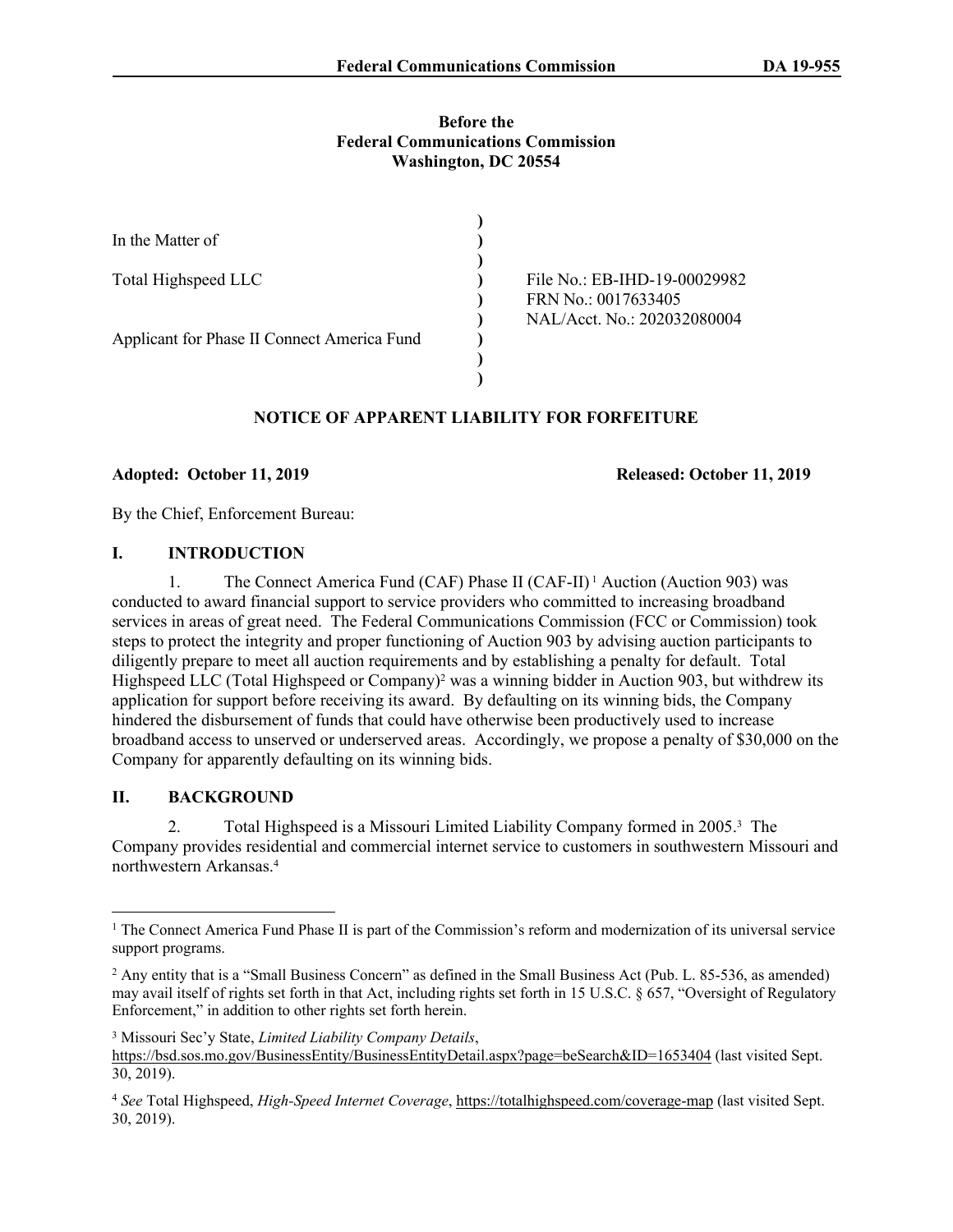3. The Commission conducted Auction 903 between July 24, 2018 and August 21, 2018, to allocate CAF-II monetary support to certain eligible areas<sup>5</sup> across the United States. Auction 903 was slated to award up to \$198 million in annual support, a total of \$1.98 billion over ten years, in ongoing high-cost universal service support to service providers that committed to offering voice and broadband services in unserved areas.<sup>6</sup> Using a multiple-round, reverse auction, Auction 903 was intended to close the digital divide for all Americans, including those in the rural areas of our country.<sup>7</sup>

4. In establishing procedures for Auction 903, the Commission was explicit as to the requirements a bidder must meet and the consequences for falling short of those requirements, including the penalties for default.<sup>8</sup> In a February 1, 2018 Public Notice (*Phase II Auction Procedures Public*  Notice), the Commission established a bidding process with clear dates and deadlines.<sup>9</sup> Each bidder was first required to file FCC Form 183 (Short-Form Application) no later than March 30, 2018.10 Bidders were required to provide information in the Short-Form Application that demonstrated their baseline financial qualifications and technical capabilities in order to establish eligibility.11 After reviewing the Short-Form Applications, the Commission announced the applicants qualified to participate in Auction 903.<sup>12</sup>

5. Once Auction 903 bidding began, the Commission conducted a multi-round, descending clock auction.13 The minimum geographic areas established by the Commission for bidding in Auction 903 were Census Block Groups (CBGs) that contained one or more eligible census blocks, identified in a list released by the Commission's Wireline Competition Bureau (WCB) in December 2017.14 The list of CBGs included approximately 214,000 eligible census blocks, located in approximately 30,300 CBGs.<sup>15</sup>

7 *Id.* at 1428, paras. 1-2.

<sup>9</sup> *Phase II Auction Procedures Public Notice,* 33 FCC Rcd at 1432, para. 10.

<sup>10</sup> *Id.*

<sup>11</sup> *Id.* at 1438-9, para. 21.

<sup>13</sup> *Phase II Auction Procedures Public Notice,* 33 FCC Rcd at 1493, para 199.

<sup>5</sup> *See Wireline Competition Bureau Releases List and Map of Eligible Census Blocks for the Connect America Fund Phase II Auction (Auction 903)*, AU Docket No. 17-182, WC Docket No. 10-90, Public Notice, 32 FCC Rcd 10381 (WCB 2017) (*Eligible Census Block List Public Notice*)*.* The list of census blocks can be found at <https://www.fcc.gov/files/caf2auctionpublishblockcsv>.

<sup>6</sup> *Connect America Fund Phase II Auction Scheduled for July 24, 2018 Notice and Filing Requirements and Other Procedures for Auction 903*, AU Docket No. 17-182, WC Docket No. 10-90, Public Notice, 33 FCC Rcd 1428, para. 1 (2018), (*Phase II Auction Procedures Public Notice*).

<sup>8</sup> *Connect America Fund et al.*, Report and Order and Further Notice of Proposed Rulemaking, 31 FCC Rcd 5949, 6000, para. 143 (2016), (*Phase II Auction Order and/or FNPRM*); *Phase II Auction Procedures Public Notice,* 33 FCC Rcd at 1471-2, paras. 111-119.

<sup>12</sup> *See 220 Applicants Qualified to Bid in the Connect America Fund Phase II Auction (Auction 903)*, *Bidding to Begin on July 24, 2018,* AU Docket No. 17-182, WC Docket No. 10-90, Public Notice, 33 FCC Rcd 6171, 6176, paras. 27-28 (Rural Broadband Task Force/WTB/WCB 2018) (*Qualified Bidders Public Notice*).

<sup>14</sup> *Eligible Census Block List Public Notice*, 32 FCC Rcd at 10381.

<sup>15</sup> *Id.*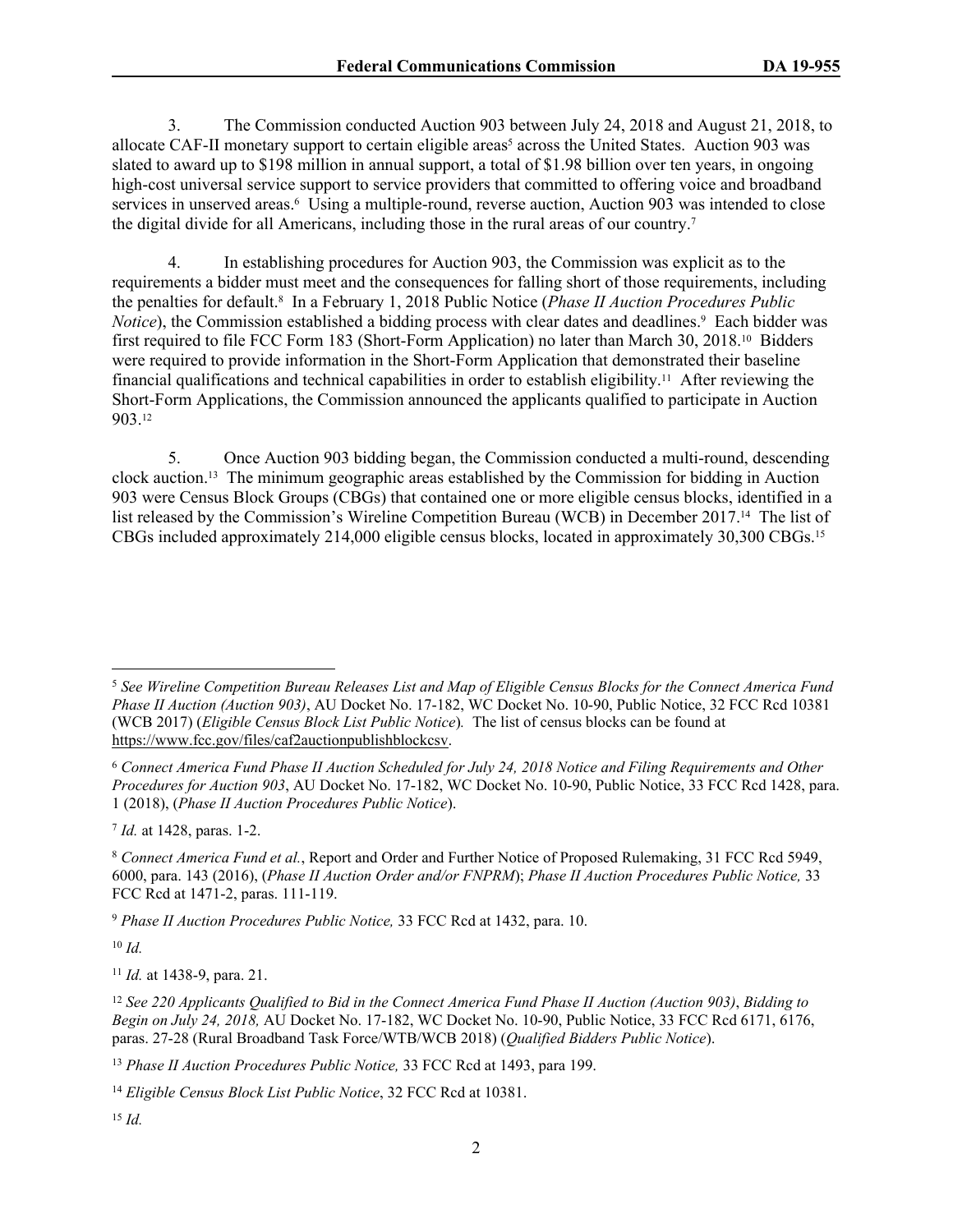6. On August, 28, 2018, the Commission released a Public Notice identifying the 103 winning bidders who had won \$1.488 billion in support over a ten-year period.<sup>16</sup> Winning bidders were given the opportunity to assign some or all of their winning bids to related entities by September 14, 2018.17 Additionally, winning bidders were required to submit a post-auction application for support, FCC Form 683 (Long-Form Application), no later than October 15, 2018.

7. The Company timely submitted its Short-Form Application to participate in Auction 90318 and was a successful bidder, winning \$640,560 of support for 10 CBGs covering 386 locations in Missouri. The Company did not file its Long-Form Application.19 On October 16, 2018, the Company notified WCB that it would default on its winning bids.20 The Company stated that it "does not plan to proceed with the CAF II program" thereby defaulting on its winning bids for Auction 903.21 On April 3, 2019, WCB referred Total Highspeed and other defaulting bidders to the Enforcement Bureau for enforcement action.<sup>22</sup>

#### **III. DISCUSSION**

8. In establishing the procedures for Auction 903, the Commission was unambiguous in the requirements each bidder must meet and the consequences of failing to meet any requirement, stating:

Any Auction 903 winning bidder or long-form applicant will be subject to a forfeiture in the event of a default before it is authorized to begin receiving support. A winning bidder or long-form applicant will be considered in default and will be subject to forfeiture if it fails to timely file a long-form application, fails to meet the document submission deadlines, is found ineligible or unqualified to receive Phase II support by the Bureaus on delegated authority, and or otherwise defaults on its winning bids or is disqualified for any reason prior to the authorization of support. Any such determination by the Bureaus shall be final, and a winning bidder or long-form applicant shall have no opportunity to cure through additional submissions, negotiations, or otherwise. **Agreeing to such payment in the event of a default is a condition for participating in the Phase II auction** (emphasis added).<sup>23</sup>

Because the Company apparently defaulted on its Auction 903 winning bidder obligations, we find that the Company apparently willfully violated the Commission's rules and orders governing Auction 903.

<sup>19</sup> *See generally, Connect America Fund Phase II Auction Support for 822 Winning Bids Ready to be Authorized; Bid Defaults Determined,* Public Notice, 34 FCC Rcd 2076, Attach. B (Rural Broadband Task Force/OEA/WCB 2019) (*Auction 903 Authorization & Default Public Notice*).

<sup>16</sup> *See Connect America Fund Phase II Auction (Auction 903) Closes; Winning Bidders Announced; FCC Form 683 Due October 15, 2018*, AU Docket No. 17-182, WC Docket No. 10-90, Public Notice, 33 FCC Rcd 8257 (Rural Broadband Task Force/WTB/WCB 2018) (*Auction 903 Closing Public Notice*).

<sup>17</sup> *Id.* at 8259-60, paras. 9-13.

<sup>18</sup> *See* Total Highspeed LLC, Auction 903 Form 183 Application, File No. 0008155953 (filed Mar. 30, 2018); The Company was classified as eligible to participate in the auction. *See Qualified Bidders Public Notice*, 33 FCC Rcd at 6184-95 (Attach. A: Qualified Bidders sorted by applicant name).

<sup>20</sup> E-mail from Travis Allen, President, Total Highspeed LLC, to Auction 903, Federal Communications Commission (Oct. 16, 2018, 10:09 EDT).

<sup>21</sup> *Id*.

<sup>22</sup> *Auction 903 Authorization & Default Public Notice,* 34 FCC Rcd at 2076, Attach: B.

<sup>23</sup> *Phase II Auction Procedures Public Notice,* 33 FCC Rcd at 1520, para. 314.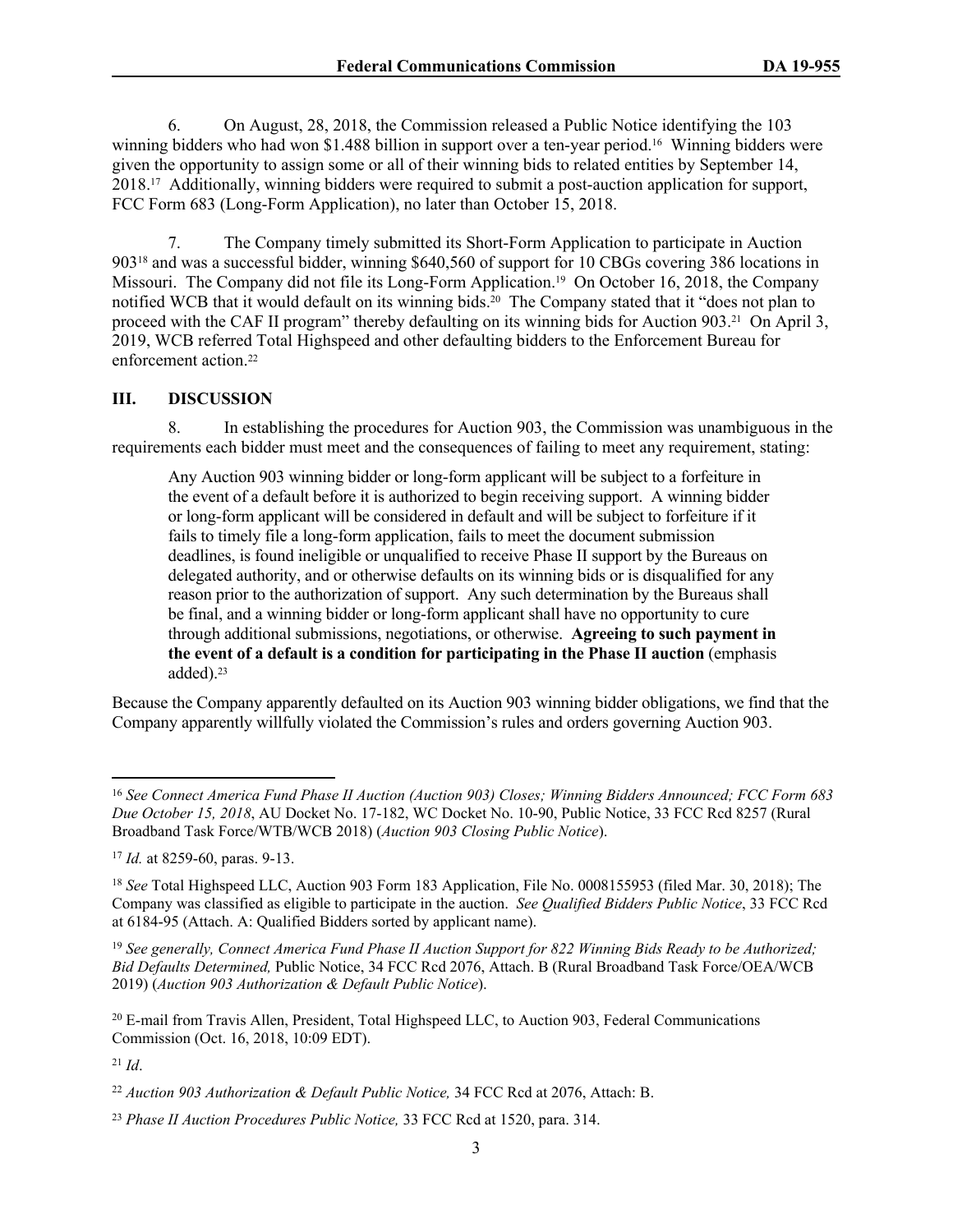9. Under Section 503(b)(1) of the Communications Act of 1934, as amended (the Act), any person who is determined by the Commission to have willfully or repeatedly failed to comply with any provision of the Act or any rule, regulation, or order issued by the Commission shall be liable to the United States for a forfeiture penalty.24 In order to impose such a forfeiture penalty, the Commission must issue a notice of apparent liability, the notice must be received, and the person against whom the notice has been issued must have an opportunity to show, in writing, why no such forfeiture penalty should be imposed.25 The Commission will then issue a forfeiture if it finds, by a preponderance of the evidence, that the person has willfully or repeatedly violated the Act or a Commission rule.<sup>26</sup>

10. By withdrawing its application for support, the Company apparently defaulted on its winning bids for Auction 903 in apparent violation of section 1.21004(a) of the Commission's rules and the procedures established specifically for Auction 903.27 Pursuant to section 1.21004(a), a winning bidder of a Commission auction that, for any reason, is not subsequently authorized to receive support has defaulted on its bid and is liable for a default payment.28 Section 1.21004(b) authorizes the Commission to calculate the default payment by a method established in a public notice prior to competitive bidding. In Auction 903, however, the Commission concluded that it would impose a forfeiture in lieu of a default payment.29 Furthermore, the Company agreed to this default payment as a condition to participating in Auction 903.<sup>30</sup>

11. The prohibition against default in section 1.21004 applies regardless of the reason for default and imposes a measured penalty directly correlated to the amount of support awarded with a cap to prevent outsized penalties. Moreover, we reiterate that the penalties for default were clearly stated in the *Phase II Auction Procedures Public Notice* before bidding ever began, so the Company can reasonably be expected to have considered the associated penalty both into its decision to bid for support, and the decision to subsequently default on its bid.

12. The Company's failure to adhere to the established auction procedures was disruptive to the integrity and efficiency of the auctions process. The Commission adopted the forfeiture policy for Auction 903 "to impress upon recipients the importance of being prepared to meet all requirements for the post-selection review process and to emphasize the requirement that participants conduct a due diligence review to ensure that they are qualified to participate in the auction and meet its terms and conditions."<sup>31</sup> Therefore, participants were expected to plan diligently to fulfill the obligations undertaken in Auction 903, including planning for any difficulties or other contingencies that arose during the process. By

<sup>25</sup> *See* 47 U.S.C. § 503(b); 47 CFR § 1.80(f).

<sup>24</sup> *See* 47 U.S.C. § 503(b)(1)(B); 47 CFR § 1.80(a)(1); *see also* 47 U.S.C. § 503(b)(1)(D) (forfeitures for violation of 18 U.S.C. § 1464). Section 312(f)(1) of the Act defines willful as "the conscious and deliberate commission or omission of [any] act, irrespective of any intent to violate" the law. 47 U.S.C. § 312(f)(1). The legislative history to section  $312(f)(1)$  of the Act clarifies that this definition of willful applies to both sections 312 and 503(b) of the Act, H.R. Rep. No. 97-765, 97th Cong. 2d Sess. 51 (1982), and the Commission has so interpreted the term in the section 503(b) context. *See, e.g., Southern California Broadcasting Co.*, Memorandum Opinion and Order, 6 FCC Rcd 4387, 4388 (1991) (*Southern California Broadcasting Co.*).

<sup>26</sup> *See, e.g., SBC Communications, Inc.,* Forfeiture Order, 17 FCC Rcd 7589, 7591, para. 4 (2002) (forfeiture paid).

<sup>27</sup> *Phase II Auction Procedures Public Notice,* 33 FCC Rcd at 1520-22, paras. 314-316.

<sup>28</sup> 47 CFR § 1.21004(a).

<sup>29</sup> *Phase II Auction Order*, 31 FCC Rcd at 6000, para. 143; *Phase II Auction Procedures Public Notice*, 33 FCC Rcd at 1521, para. 315.

<sup>30</sup> *Id.* at 1521, para. 314.

<sup>31</sup> *Phase II Auction Order*, 31 FCC Rcd at 6001, para. 145.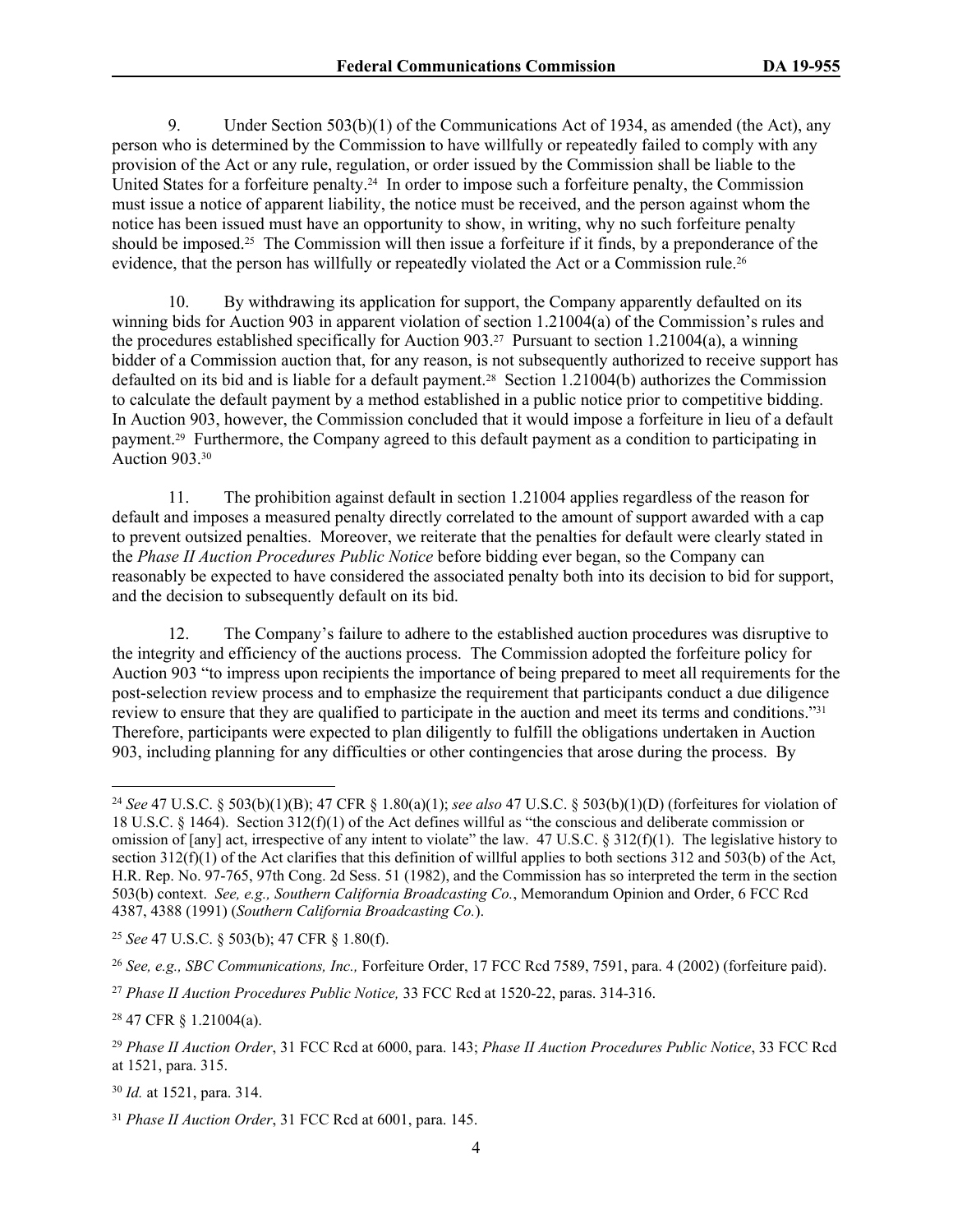becoming a successful bidder and later choosing not to proceed with its service plans and the obligations it undertook for Auction 903, the Company hindered the disbursement of funds that could have gone to another provider, and thereby further delayed the advancements in broadband offerings in the CBGs where it defaulted on its winning bids. Furthermore, defaulting on bids imposes a cost to the CAF-II in administrative time spent on reviewing the bids and awarding the support. Likewise, default negatively impacts the residents of the corresponding CBGs in lost opportunities and delays in launching affordable services.

13. The Commission's *Forfeiture Policy Statement*32 specifies that the Commission shall impose a forfeiture based upon consideration of the factors enumerated in section 503(b)(2)(E) of the Act, 47 U.S.C. § 503(b)(2)(E), such as "the nature, circumstances, extent and gravity of the violation, and, with respect to the violator, the degree of culpability, any history of prior offenses, ability to pay, and such other matters as justice may require."<sup>33</sup> Moreover, section  $312(f)(1)$  of the Act defines willful as "the conscious and deliberate commission or omission of such act, *irrespective of any intent* to violate . . . any rule or regulation of the Commission . . . . "34 As discussed herein, the Company agreed, prior to participating in Auction 903, to be subject to a forfeiture in the event of default. Additionally, the Company was cautioned to carefully craft its plans to meet all auction requirements and to prepare for any complications that could occur.35 In considering these factors as well as the procedures established for Auction 903 and the *Forfeiture Policy Statement*¸ we believe that a forfeiture is warranted against the Company for its apparent willful violation of section 1.21004 of the Commission's rules and the procedures established for Auction 903.

14. We also find that the Company has apparently committed ten violations by defaulting on winning bids in ten distinct CBGs. For Auction 903, the Commission established a base forfeiture of \$3,000 per violation in the event of an auction default, meaning there would be a separate violation for each geographic unit subject to a bid.<sup>36</sup> The Commission deemed a \$3,000 base forfeiture appropriate, explaining that it was equivalent to the base forfeiture usually imposed for failing to file required forms or information with the Commission, as the Commission would be prevented from assessing a winning bidder's qualifications. Acknowledging that not all defaults would relate to the failure to submit the required forms or information, the Commission nonetheless concluded that for administrative simplicity and to provide bidders with certainty as to the base forfeiture that would apply for all pre-authorization defaults, it was reasonable to subject all bidders to the same \$3,000 base forfeiture per violation. Therefore, the Company's default in ten distinct geographic units subjects it to a \$30,000 base forfeiture.

15. The \$30,000 base forfeiture is consistent with the caps established for default penalties in Auction 903. To prevent the base forfeiture amount from being disproportionate to the amount of a winning bidder's bid, the Commission limited the total base forfeiture for Auction 903 to 5% of the

<sup>32</sup> *The Commission's Forfeiture Policy Statement and Amendment of Section 1.80 of the Rules to Incorporate the Forfeiture Guidelines*, 12 FCC Rcd 17087, 17113 (1997), *recons. denied* 15 FCC Rcd 303 (1999) (*Forfeiture Policy Statement*); 47 CFR § 1.80(b).

<sup>33</sup> *Forfeiture Policy Statement,* 12 FCC Rcd at 17100-101, para. 27.

 $34\,47$  U.S.C. § 312(f)(1) (emphasis added). The legislative history to Section 312(f)(1) of the Act clarifies that this definition of willful applies to both Sections 312 and 503(b) of the Act, H.R. Rep. No. 97-765, 97th Cong. 2d Sess. 51 (1982), and the Commission has so interpreted the term in the Section 503(b) context. *See, e.g., Southern California Broadcasting Co.*, 6 FCC Rcd at 4388.

<sup>35</sup> *Phase II Auction Procedures Public Notice*, 33 FCC Rcd at 1471-2, paras. 111-119.

<sup>36</sup> *Id.*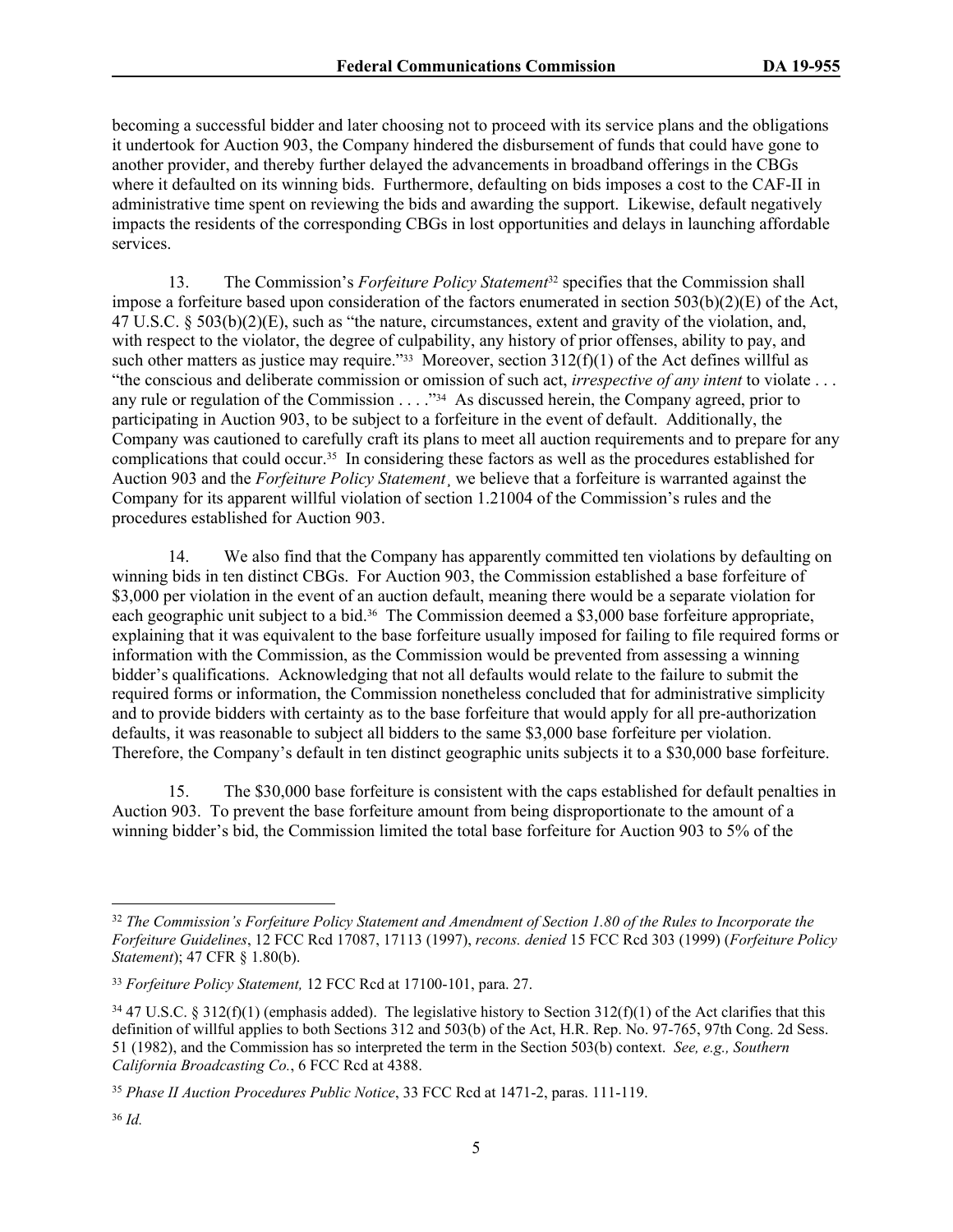bidder's total assigned support for the CBG in which it was defaulting.<sup>37</sup> The Commission regarded 5% of the total bid amount as not unduly punitive, while providing sufficient incentive for auction participants to diligently inform themselves of the obligations associated with participation in the auction.38 The Company's total winning bids amounted to \$640,560 thereby capping the maximum forfeiture at \$32,028, which is 5% of the Company's total support won. Thus, in accordance with the *Auction 903 Procedures Public Notice*, the \$30,000 forfeiture does not exceed the 5% cap of the Company's total winning bids for Missouri and is consistent with the procedures established for Auction 903.

16. Finally, after considering all the circumstances presented in the instant case, we conclude that a departure from the base forfeiture is not warranted here. For Auction 903 defaults, the Commission allowed for adjustment of the total base forfeiture, upward or downward, based on the criteria set forth in the Commission's forfeiture guidelines, notwithstanding the 5% limitation on base forfeitures as discussed above.39 However, on balance, we find that there are no other factors present in the instant case that would justify a departure from the established base forfeiture. Accordingly, we find that a forfeiture in the amount of \$30,000 against the Company is appropriate here.

### **IV. ORDERING CLAUSES**

17. **ACCORDINGLY, IT IS ORDERED**, pursuant to section 503(b) of the Communications Act<sup>40</sup> and section 1.80 of the Commission's rules,<sup>41</sup> that Total Highspeed LLC, is hereby **NOTIFIED** of its **APPARENT LIABILITY FOR FORFEITURE** in the amount of thirty thousand dollars (\$30,000**)** for its willful violation of section 1.21004(a) of the Commission's rules,42 and the procedures established specifically for Auction 903 in the *Phase II Auction Procedures Public Notice.*

18. **IT IS FURTHER ORDERED**, pursuant to section 1.80 of the Commission's rules,<sup>43</sup> that within thirty (30) calendar days of the release date of this Notice, Total Highspeed LLC, **SHALL PAY** the full amount of the proposed forfeiture or **SHALL FILE** a written statement seeking reduction or cancellation of the proposed forfeiture consistent with paragraph 21 below.

19. Total Highspeed LLC, shall send electronic notification of payment to Jeffrey Gee and to Pam Slipakoff, Enforcement Bureau, Federal Communications Commission, at [Jeffrey.Gee@fcc.gov](mailto:Jeffrey.Gee@fcc.gov) and [Pam.Slipakoff@fcc.gov](mailto:Pam.Slipakoff@fcc.gov), on the date said payment is made. Payment of the forfeiture must be made by wire transfer, credit card, or ACH (Automated Clearing House) debit from a bank account using the

<sup>39</sup> *See* 47 U.S.C. § 503(b)(2)(B); 47 CFR § 1.80(b)(8), note to paragraph (b)(8); *Phase II Auction Order*, 31 FCC Rcd at 6000-01, para. 143; *Phase II Auction Procedures Public Notice*, 33 FCC Rcd at 1521, para. 315.

<sup>40</sup> 47 U.S.C. § 503(b).

<sup>41</sup> 47 CFR § 1.80.

<sup>42</sup> 47 CFR § 1.21004(a).

43 47 CFR § 1.80.

<sup>37</sup> *Phase II Auction Order*, 31 FCC Rcd at 6000-01, para. 144; *Phase II Auction Procedures Public Notice*, 33 FCC Rcd at 1521, para. 315. This would occur in situations where the dollar amount associated with the bid is low. For example, assume Bidder A's winning bid includes 100 CBGs for \$100,000 over the 10-year support term. We may impose a base forfeiture of \$5,000 (5% of \$100,000) because otherwise the base forfeiture would be \$300,000 (\$3,000 x 100 CBGs), which is three times the entire bid amount. In contrast, if Bidder B's winning bid includes 100 CBGs for \$7,000,000 over the support term, we may impose a base forfeiture of \$300,000 (\$3,000 x 100 CBGs), which is 4.3% of the total bid.

<sup>38</sup> *Mobility Fund Phase I Auction Procedures Public Notice*, 27 FCC Rcd at 4777, para. 187; *Tribal Mobility Fund Phase I Auction Procedures Public Notice*, 28 FCC Rcd at 11692, para. 214.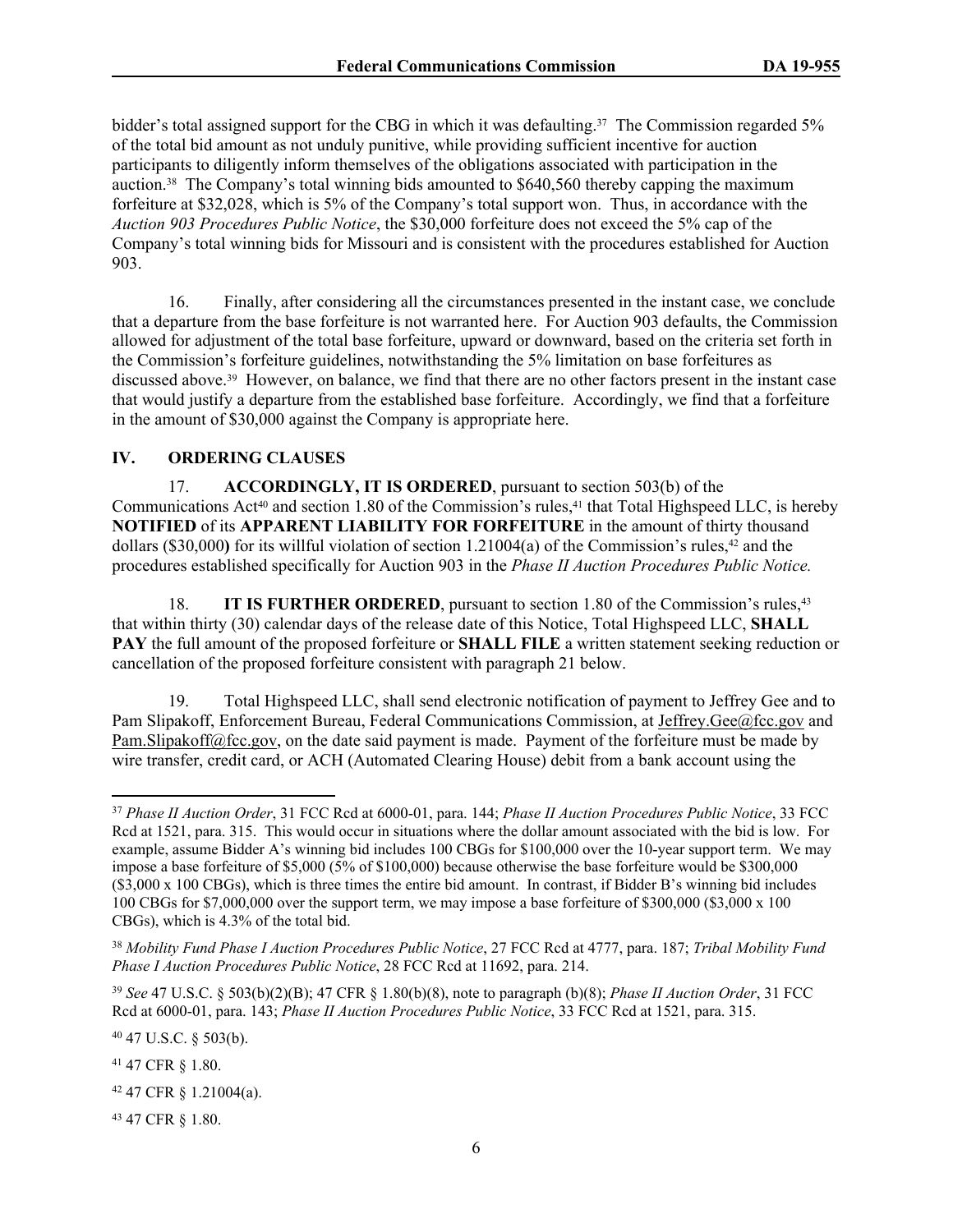Commission's Fee Filer (the Commission's online payment system).44 The Commission no longer accepts forfeiture payments by check or money order. Below are instructions that payors should follow based on the form of payment selected:<sup>45</sup>

- Payment by wire transfer must be made to ABA Number 021030004, receiving bank TREAS/NYC, and Account Number 27000001. A completed Form 159 must be faxed to the Federal Communications Commission at 202-418-2843 or e-mailed to [RROGWireFaxes@fcc.gov](mailto:RROGWireFaxes@fcc.gov) on the same business day the wire transfer is initiated. Failure to provide all required information in Form 159 may result in payment not being recognized as having been received. When completing FCC Form 159, enter the Account Number in block number 23A (call sign/other ID), enter the letters "FORF" in block number 24A (payment type code), and enter in block number 11 the  $FRN(s)$  captioned above (Payor  $FRN$ ).<sup>46</sup> For additional detail and wire transfer instructions, go to [https://www.fcc.gov/licensing](https://www.fcc.gov/licensing-databases/fees/wire-transfer)[databases/fees/wire-transfer.](https://www.fcc.gov/licensing-databases/fees/wire-transfer)
- Payment by credit card must be made by using the Commission's Fee Filer website at <https://apps.fcc.gov/FeeFiler/login.cfm>. To pay by credit card, login using the FRN captioned above. If payment must be split across FRNs, complete this process for each FRN. Next, select "Pay bills" on the Fee Filer Menu, and select the bill number associated with the NAL Account – the bill number is the NAL Account number with the first two digits excluded – and then choose the "Pay by Credit Card" option. Please note that there is a \$24,999.99 limit on credit card transactions.
- **•** Payment by ACH must be made by using the Commission's Fee Filer website at <https://apps.fcc.gov/FeeFiler/login.cfm>. To pay by ACH, log in using the FRN captioned above. If payment must be split across FRNs, complete this process for each FRN. Next, select "Pay bills" on the Fee Filer Menu and then select the bill number associated to the NAL Account – the bill number is the NAL Account number with the first two digits excluded – and choose the "Pay from Bank Account" option. Please contact the appropriate financial institution to confirm the correct Routing Number and the correct account number from which payment will be made and verify with that financial institution that the designated account has authorization to accept ACH transactions.

20. Any request for making full payment over time under an installment plan should be sent to: Chief Financial Officer—Financial Operations, Federal Communications Commission, 445 12th Street, SW, Room 1-A625, Washington, DC 20554.47 Questions regarding payment procedures should be directed to the Financial Operations Group Help Desk by phone, 1-877-480-3201, or by e-mail, [ARINQUIRIES@fcc.gov](mailto:ARINQUIRIES@fcc.gov).

21. The written statement seeking reduction or cancellation of the proposed forfeiture, if any, must include a detailed factual statement supported by appropriate documentation and affidavits pursuant to sections 1.16 and 1.80(f)(3) of the rules.<sup>48</sup> The written statement must be mailed to the Office of the Secretary, Federal Communications Commission, 445 12th Street, SW, Washington, DC 20554, ATTN:

<sup>44</sup> Payments made using the Commission's Fee Filer system do not require the submission of an FCC Form 159.

<sup>45</sup> For questions regarding payment procedures, please contact the Financial Operations Group Help Desk by phone at  $1-877-480-3201$  (option #6), or by e-mail at ARINOUIRIES@fcc.gov.

<sup>&</sup>lt;sup>46</sup> Instructions for completing the form may be obtained at<http://www.fcc.gov/Forms/Form159/159.pdf>.

<sup>47</sup> *See* 47 CFR § 1.1914.

<sup>48</sup> 47 CFR §§ 1.16, 1.80(f)(3).